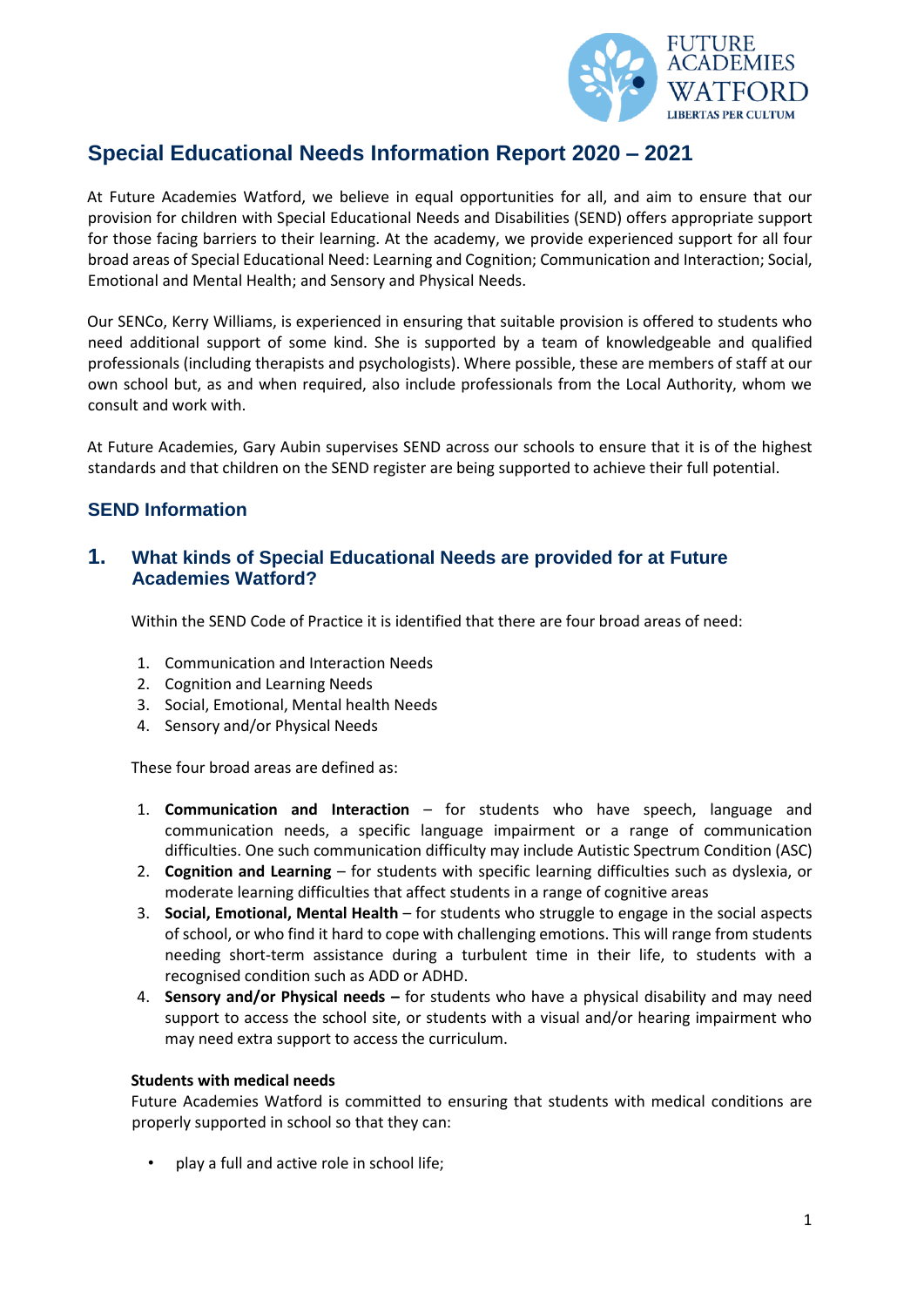

- access and enjoy the same opportunities at school as any other child, including school trips and physical education;
- remain healthy and safe;
- achieve their academic potential.

If a student has a medical need, they will have a Care Plan which is compiled in consultation with parents and carers under the guidance of the medical officer and/or Head of Year. The plan is discussed with all staff who are involved with the student. Staff receive regular medical training as required and are aware of where they can access further information as necessary. Where necessary, and in agreement with parents, medicines are administered in school, but only with signed parental consent and with medicines in the original packaging.

### **2. Who are the best people to talk to about my child's difficulty, Special Educational Needs, or disability?**

Talk to your child's form tutor about your concerns. If the concern is with a particular subject, you should speak to your child's subject teacher. It is likely that the class teacher will have discussed your concerns with Kerry Williams, the academy SENCo. You may wish to email, telephone or arrange a meeting with the SENCo.

If you continue to have concerns you can arrange to discuss these with Lucy Wheeler, Vice Principal – Safeguarding and Wellbeing, who leads on all inclusion, or Deborah Warwick, Principal, or with Gary Aubin, the Trust Head of SEND. The CEO, Paul Smith, can be contacted for any concerns that need to be expressed to the Governing Body.

### **3. How do we identify and assess students with SEN?**

The SEND Admissions process informs us of those with Educational Health Care Plans. For students with such an EHCP, and in the case that we agree we are able to meet a child's needs, we are able to plan for as seamless a transition as possible in meeting their needs in their new secondary provision.

We also gain information about students' SEN before they arrive, through:

- Parent-supplied information on school application forms and at entry interviews.
- Shared communication between primary schools and Future Academies Watford on the specific needs of individual students, in the summer term prior to the child starting.
- Close liaison with parents and primary SENCos before a student joins us in Year 7 to ensure continuity of care, especially where a diagnosis exist for a child or where an EHC Plan states certain types of provision.
- In-school testing of all Year 7 students prior to them starting at Future Academies Watford, including Reading and Spelling Tests, Strengths and Difficulties Questionnaires and Cognitive Ability Tests.

Once students have begun their time at Future Academies Watford, further identification and assessment can be done through:

- In-class observations of all classes for the first weeks of term for Year 7 classes.
- Teacher feedback and continual progress-monitoring to inform where a child may need extra support.
- Regular meetings between the pastoral teams and the SENCo.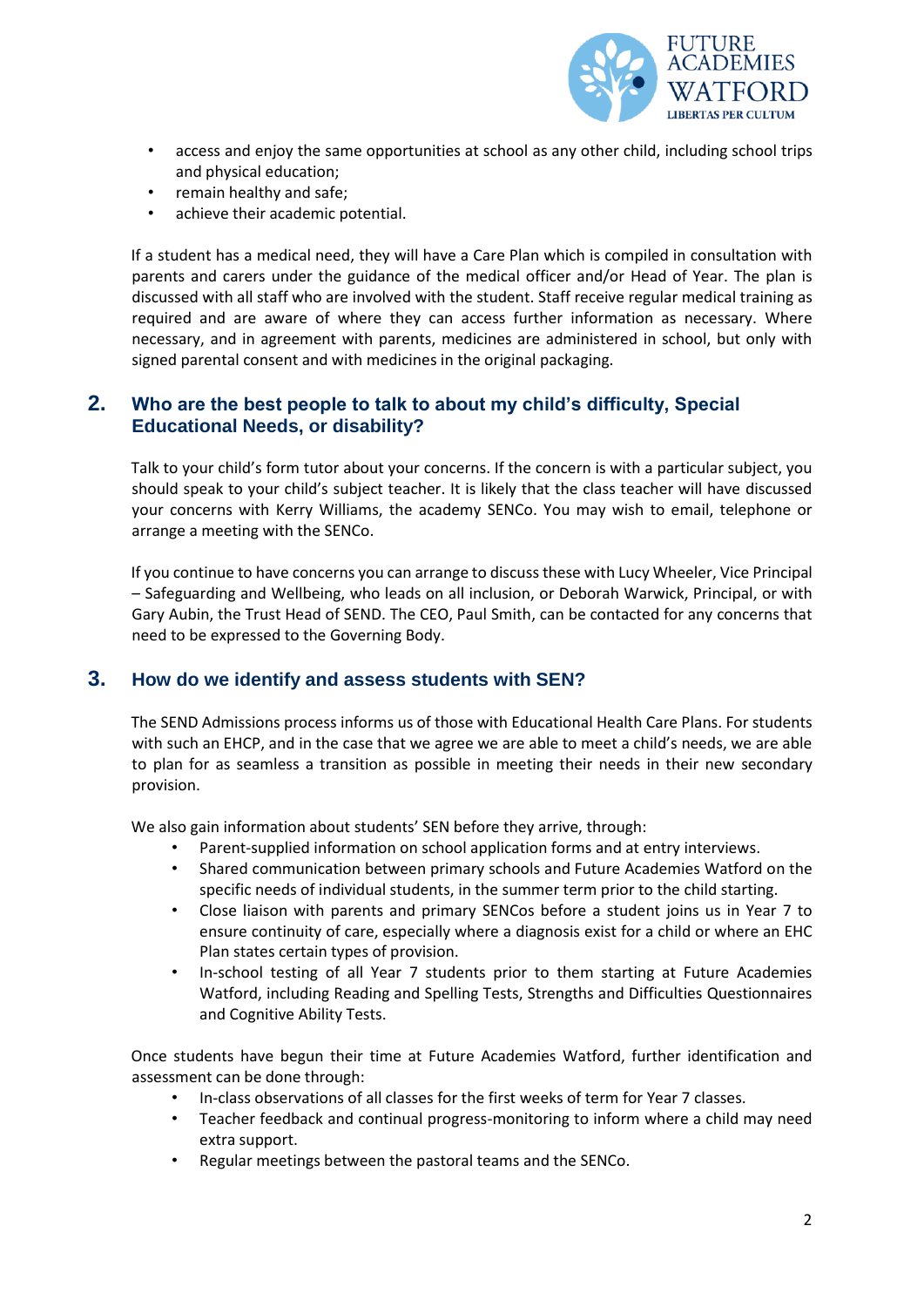

- Further specific screening tests can be carried out according to need, to recognise students with traits of dyslexia or dyscalculia, as well as tests that look at handwriting speed, spelling accuracy and reading ability.
- In more complex cases, we feed into external services including speech and language therapy, the Educational Psychology Service, Child and Adult Mental Health Services (CAMHS) and Visual/Hearing Impairment Services.

#### **Admissions arrangements**

For full information on our admissions arrangements see our Admissions page.

#### **4. How will students be supported to be part of the school setting?**

All areas of the building are fully accessible for people with disabilities or limited mobility. We take account of equality issues in relation to admissions and exclusions, in the way we provide education for our students and in the way we provide access for students to facilities and services.

The Future Academies Watford policy on behaviour takes full account of the new duties under the Equality Act. We actively promote equality and diversity though the curriculum and by creating an environment that champions respect for all.

Full information can be found in our Disability and Accessibility policy.

#### **5. How does Future Academies Watford address bullying?**

Our Anti-Bullying Policy makes it clear that all our students have the right to feel safe from bullying. We have a robust and consistent approach to bullying, which makes it clear that bullying will not be tolerated. Students with SEND may be more vulnerable to bullying and harassment, and so particular care is taken to ensure that they feel supported and that any incidents are dealt with promptly.

Full information about how we deal with bullying can be found in our Anti-Bullying Policy.

### **6. Is my child included in all the same activities as his/her peers at school?**

Future Academies Watford is an inclusive school, committed to providing equal opportunities for all children.

School clubs, educational visits and residential trips are available to all children. When necessary, the school will make reasonable adjustments to ensure that children with SEN and/or disabilities are included in all activities.

You should also feel free to contact your child's tutor if you have any concerns.

#### **7. What support will there be for my child's happiness and wellbeing at Future Academies Watford?**

At Future Academies Watford, we believe that the happiness and well-being of all our students is paramount. All members of staff take this aspect of school life very seriously.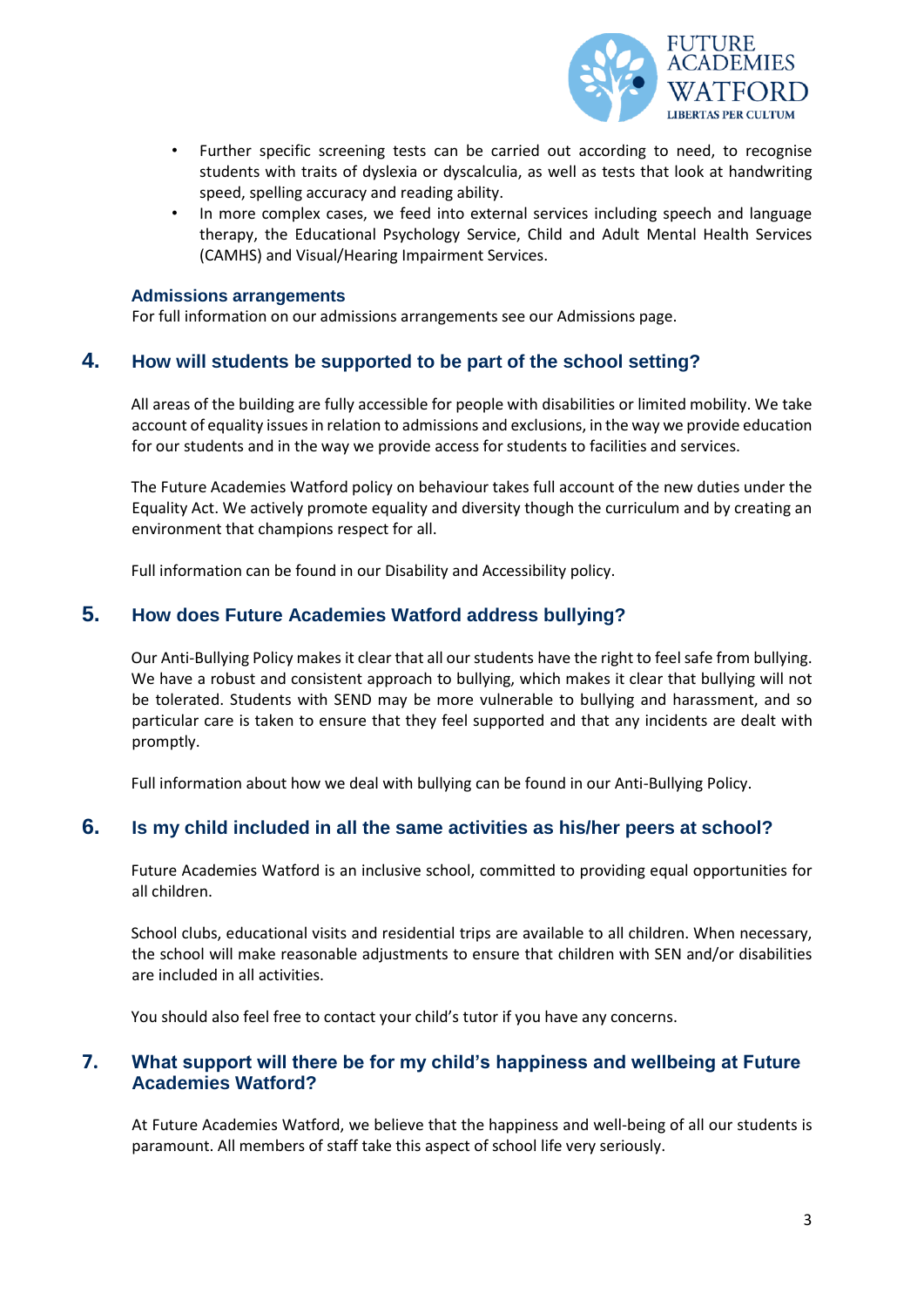

You can be confident that your child's class teacher, Head of Year, the Learning Support Assistants, Tutors and SENCo are available to provide support to match your child's needs. The Year team are also responsible for taking actions to ensure your child's wellbeing in school.

You should also feel free to contact your child's tutor if you have any concerns.

#### **8. How will Future Academies Watford support my child in transition stages?**

We liaise closely with local primary schools to ensure we know as much as possible about the support needs of our new students. We are able to discuss with the relevant teachers any individual needs, and meet all new parents, carers and students in the summer term before students begin Year 7. All Year 6 students visit Future Academies Watford three times – for baseline testing, for a Taster Day and for an interview with a member of the Senior Leadership Team. There are extra visits offered for those students with already identified special educational needs who may need more transition support.

At Future Academies Watford, we have attached a full time member of the Learning Support to a role dedicated to Year 7 only. This helps to provide staff with detailed strategies on learning plans as she meets with each student in the first few weeks during their individual SEN consultation. This role is instrumental in supporting the Year 7 students to settle quickly in their new learning environment.

When Year 7 students start in September, their first day is without the wider school population. This helps to ease anxiety about being in a school that will be significantly bigger than their primary school.

At Future Academies Watford, we take care to ensure that during transition points (between classes, each year and at the end of Key Stages) all staff are aware of individual students' needs, learning progress and the best strategies to support their learning. This happens through effective use of data, an Inclusion Department that communicates well with all teaching staff, and strong systems for reporting progress.

If your child has an EHC Plan, we will participate in and/or facilitate his/her annual review in sufficient time prior to him/her moving between key phases of education. You will be kept informed of these arrangements and be asked to attend the reviews.

From Year 9, all EHC Plan reviews will have a focus on preparing for adulthood, including employment, independent living and participation in society. We support students in their applications to further and higher education or training upon leaving Future Academies Watford. If a student leaves Future Academies Watford to join another school, we will ensure all relevant information is shared, in agreement with parents.

During Year 11, the Learning Support Department staff will support some students with SEND with applications for school, college, apprenticeships or employment opportunities.

### **9. How will the curriculum and the school environment be matched to my child's needs?**

At Future Academies Watford, we believe that your child's learning needs will first be met through the high-quality teaching delivered by her/his class teacher.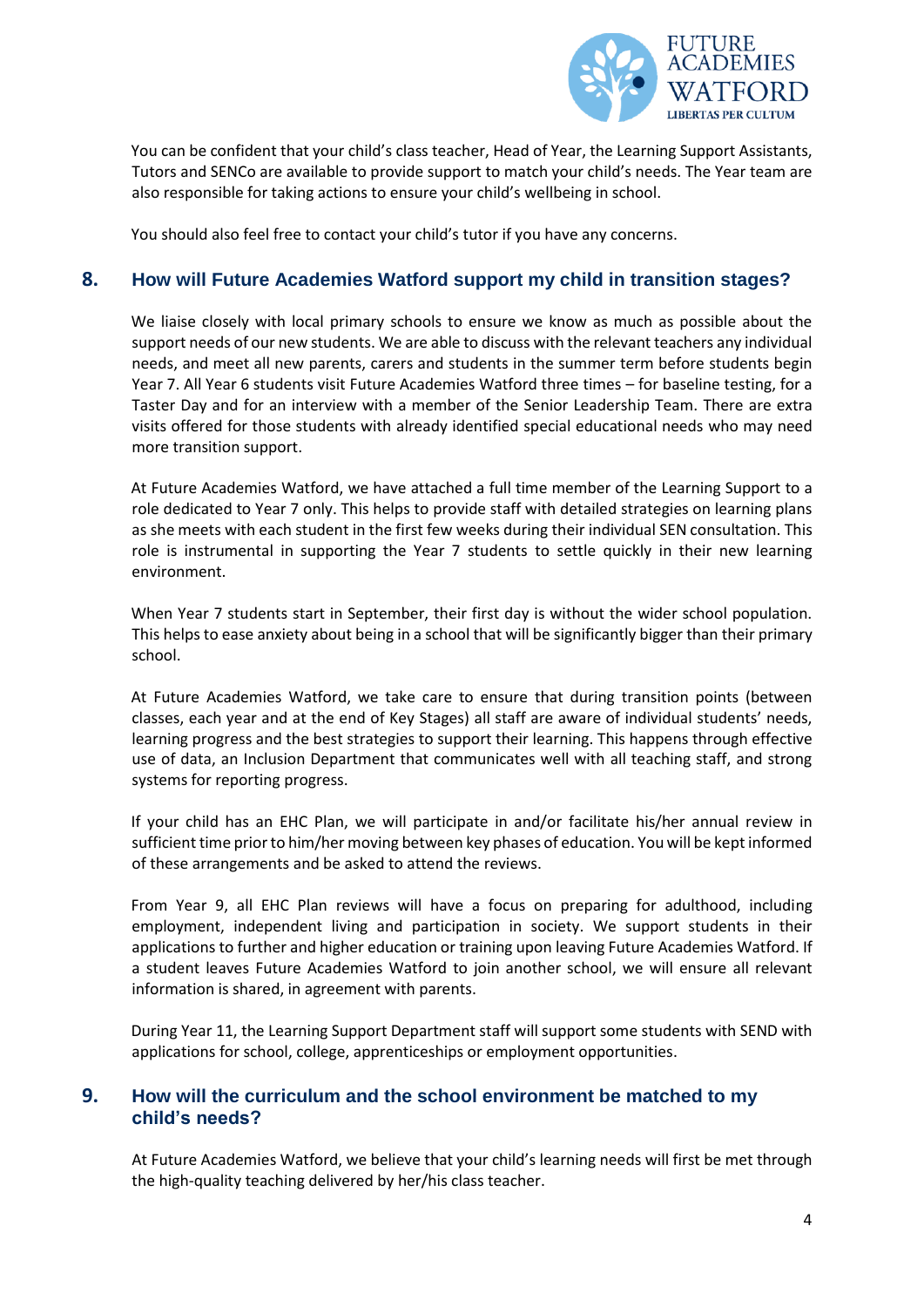

We carefully plan our knowledge-rich curriculum to match the age, ability and needs of all children. Differentiation is built into all teachers' lesson planning and delivery. The class teacher will adapt lesson planning and teaching to match your child's special educational needs and/or disability. Some of your child's lessons will be taught with other students who have a similar ability in that subject. Teachers are therefore able to pitch the lesson at a level that supports but also challenges your child in their learning.

Additional specialist advice is sought when appropriate and, when necessary, accessibility aids and technology may be used to support your child's learning.

Future Academies Watford regularly reviews its Accessibility Plan to ensure that all children have the fullest access to the curriculum and the academy site as possible.

Assessment points spread throughout the year help teachers to fully understand your child's progress, and to adjust their planning, teaching and feedback accordingly. We know the needs of our students very well, and use data in order to inform our planning and to identify targets to achieve improvements. We take action to close any gaps; for example, for those making slow progress in acquiring age-appropriate literacy and number skills, we will take positive and proportionate action, such as targeted support or intervention.

If appropriate, specialist resources may be given to the student e.g. writing slopes, coloured overlays, large print materials or notebooks.

#### **10. How will you support my child to reach his/her learning outcomes?**

Every Department in the academy has responsibility for ensuring that your child is able to achieve in their subject. Their progress will be closely tracked, and fed back to parents and carers throughout the year. Many students will also have support from Teaching Assistants in class.

External agencies and specialists may also review your child's progress and adapt their planning accordingly.

#### **Our approach to teaching students with Special Educational Needs:**

We run a range of interventions to support students, as well as offering a range of training to support classroom teachers. The intervention provided takes a three-tiered approach to supporting learning:

**Universal –** this is the teaching your child receives from their class teacher. It is the most fundamental way in which your child's needs will be met in school. Inclusive teaching means that, in the vast majority of cases, small adaptations made by the teacher will ensure access for all, without the need for your child to be taught a separate curriculum or taught outside the mainstream classroom. The work of the SENCo and other colleagues makes this a reality.

**Targeted** – it may be appropriate to consider making additional short-term special educational provision to remove or reduce any obstacles to your child's learning. This takes the form of a graduated four-part approach:

- assessing your child's needs.
- planning the most effective and appropriate intervention.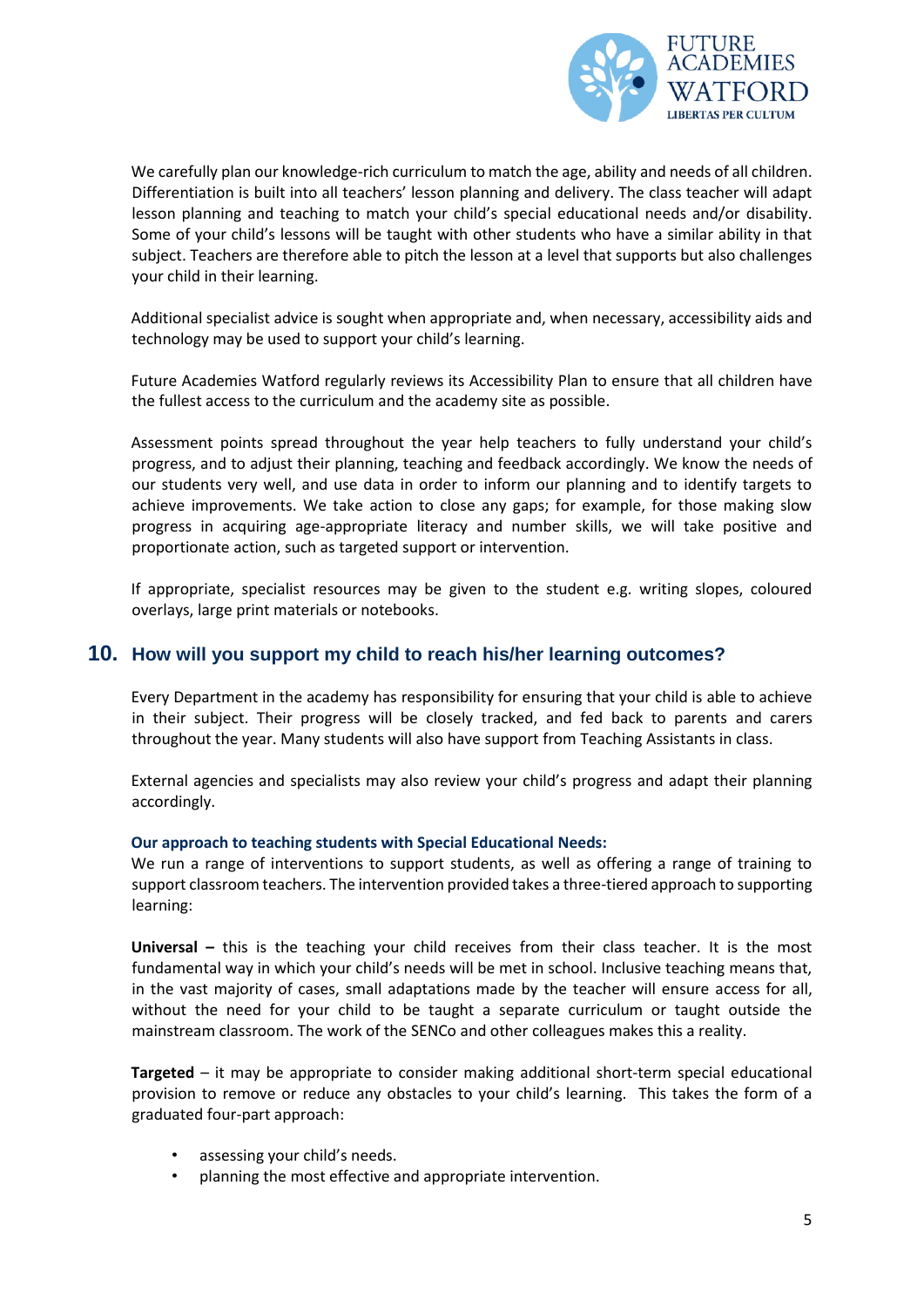

- providing this intervention.
- reviewing the impact on your child's progress towards individual learning outcomes.

Sometimes this intervention may take place outside the classroom, as a 1-to-1 or with a small group of students. These will be limited to a number of weeks to minimise disruption to the regular curriculum. You will be kept informed of your child's progress towards learning outcomes.

**Specialist** – it may be necessary to seek specialist advice and regular long-term support from a specialist professional within the school. Such specialists may include Speech Therapists or Educational Psychologists. Sometimes the school will enlist the services of external professionals, such as occupational therapists, sensory advisory teachers or services provided by the Local Authority. The school may need to prioritise referrals to these services. However, for a very small number of students, access to these specialists may be through an EHC Plan.

### **11. How will the school know that the support has made a difference to my child's learning, and how can my child and I be included in the review process?**

Your child's progress will be assessed both in terms of his/her regular learning within the class and with regard to specific intervention programmes.

Every method of supporting a child in Future Academies Watford has clearly identified measures of success. This will include feedback from the child and parents/carers, as well as the use of data to assess impact, and feedback from teachers where appropriate. You and your child will be kept informed, and encouraged to be actively involved at all stages of this support.

All students and their parents/carers are invited to meet teaching staff and Learning Support staff at parents' evenings to discuss progress and any concerns. All students with EHC Plans will have annual reviews to monitor progress against objectives and plan future objectives, in partnership with parents.

### **12. How does Future Academies Watford ensure staff are appropriately trained to support my child's special educational needs or disability?**

At Future Academies Watford we believe that your child's learning needs will first be met through the high quality teaching delivered by his/her class teacher. Regular professional development ensures that staff at Future Academies Watford are fully aware of how to cater for a range of Special Educational Needs. The Learning Support Department are in regular communication with teaching staff to make sure that everyone is aware of what Special Educational Needs there are within the school, and how to help support those needs in the classroom. The academy is able to access training programmes from different organisations including the Hertfordshire's Integrated Services for Learning. Individual training can also be arranged when necessary.

#### **13. How will the school consider my views and those of my child with regards to his or her learning, special educational needs, or disability?**

We encourage parental involvement in any support we provide. We believe that it is essential for us to understand your view, as well as the views of your child, in any difficulties they may experience with their learning.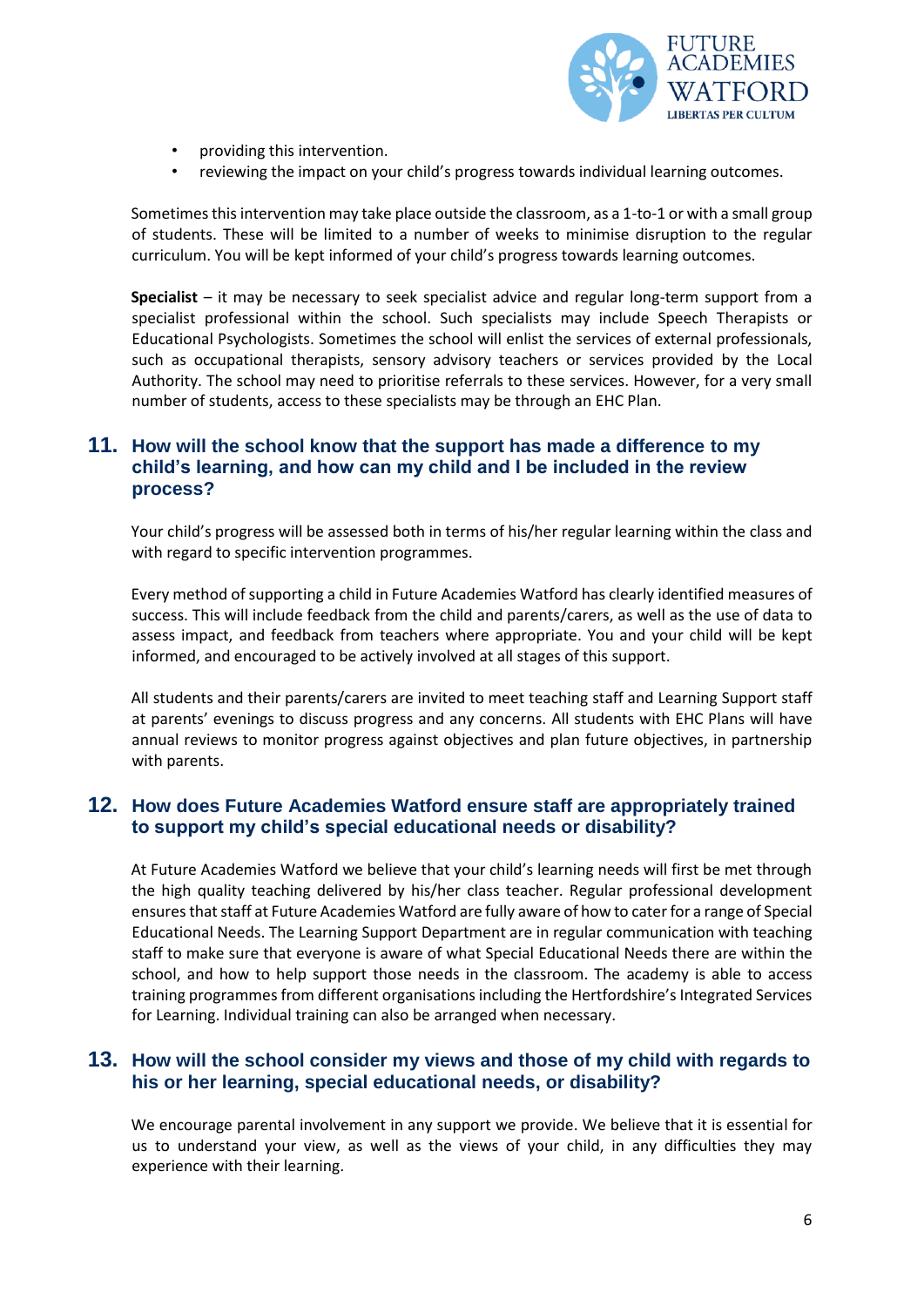

You will be able to share your views over email, by phoning the Learning Support Department, or by arranging a meeting with the SENCo. We will always endeavour to respond to your views, and where possible to act upon them.

If your child has an identified Special Educational Need, you will be invited to attend the school to discuss current progress, support strategies being used and expected outcomes. This may be with a member of the Learning Support Department or a key member of school staff. If your child has an Education, Health and Care (EHC) Plan, you and your child will be able to share your views at the Annual Review.

All parents are also encouraged to have discussions with class teachers, to attend parents' evenings, and to ensure that their child completes home learning to a high standard.

We will carry out Student Voice activities throughout the year to better understand the views of students with SEND. An example of this would be the students' voice in the reviews of their own support plans which takes place three times a year. This informs us clearly of what is going well for them and where we can explore to make changes to best need their needs. We believe the students' voice and their direct input into their SEND plans is integral to their inclusion being meaningful and successful.

# **14. How will you help me to support my child's learning?**

- The academy provides parents and carers with advice on how to support your child's homework. Parents and carers are always welcome to contact their child's Form Tutor for more specific advice at any time.
- Parents will be invited to attend other specific events during the year e.g. Options Evening which give further support to parents and students.
- Your child's recent Student Profile will include a section on support strategies, many of which apply to home as well as school life. If you are not sure how you can apply them, contact the key worker of the report for further information.

### **15. What support can students receive while taking tests and exams?**

We follow the guidelines outlined by the Joint Council for Qualifications (JCQ). A student may be eligible for access arrangements (such as extra time, supervised rest breaks or use of a reader) if he/she meets certain pre-defined criteria. For full information on access arrangements, click on the JCQ website:

[http://www.jcq.org.uk/exams-office/access-arrangements-and-specialconsideration](http://www.jcq.org.uk/exams-office/access-arrangements-and-special-consideration) 

Students who are on the SEND register are automatically tested to ascertain whether they meet the criteria. Other students are nominated by parents or teachers. Only small numbers of students are granted permission to have special consideration for examinations. In this case, parents and students are informed well in advance of the examination.

#### **16. What specialist services and expertise are available at, or accessed by, the school?**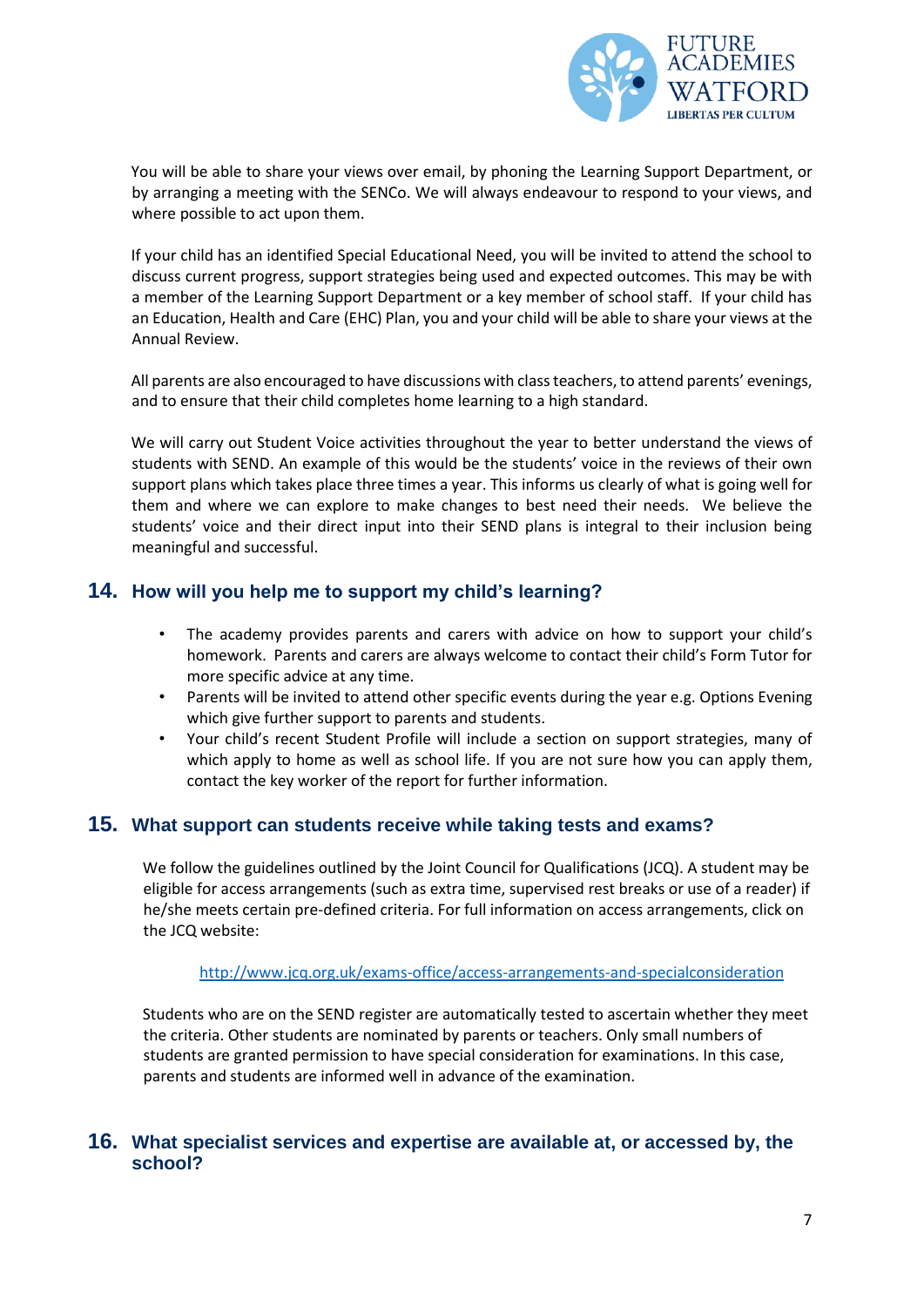

| <b>Educational</b><br>Psychologist                                            | The academy has access to an Educational Psychologist. This enables us to access<br>a range of consultation services, assessment and intervention support as well as<br>training. Our Educational Psychologist consults with parents and staff to explore<br>issues that may interfere with a student's learning. Strategies discussed and<br>actions taken should promote progress and inclusion using knowledge, experience<br>and relevant research.                                                                                                                                                                                             |
|-------------------------------------------------------------------------------|-----------------------------------------------------------------------------------------------------------------------------------------------------------------------------------------------------------------------------------------------------------------------------------------------------------------------------------------------------------------------------------------------------------------------------------------------------------------------------------------------------------------------------------------------------------------------------------------------------------------------------------------------------|
| <b>CAMHS (Child and</b><br><b>Adolescent Mental</b><br><b>Health Service)</b> | Where necessary, we are able to refer students to CAMHS directly. Parents can<br>also refer to CAMHS via their GP. CAMHS provide outpatient assessment and<br>treatment for children and young people with emotional and behavioural<br>difficulties. Team members are likely to include child and adolescent psychiatrists,<br>social workers, clinical psychologists, community psychiatric nurses, child<br>psychotherapists, occupational therapists, as well as art, music and drama<br>therapists.                                                                                                                                            |
| <b>Social Services</b>                                                        | If the school has a concern about a child or young person who may be suffering<br>harm we immediately contact the Hertfordshire Referral and Assessment Team for<br>advice and support. We also liaise closely when one of our students is Looked After<br>by the Local Authority, is subject to a Child Protection Plan or is considered a Child<br>in Need.                                                                                                                                                                                                                                                                                       |
| Speech and<br><b>Language Therapy</b>                                         | The School has access to Speech and Language Therapy Service. This service can<br>provide specialist advice, assessment and intervention for children and young<br>people who have difficulties with any aspect of their communication. They can<br>provide reports for schools to action their recommendations in how identified S&L<br>needs can be met. These reports are reviewed after a period of time between 6 -<br>12 weeks to measure impact.                                                                                                                                                                                             |
| <b>School nurse</b>                                                           | The school nurse offers a wide ranging service which includes:<br>Health screening.<br>Creating care plans for students with additional health needs (for example<br>diabetes, asthma, epilepsy).<br>Ad hoc health assessments relating to concerns around child protection<br>and child in need reviews.<br>Health promotion - providing advice on a range of topics, including: sexual<br>health, smoking, maintaining a healthy weight, and drugs and alcohol.<br>Supporting the SENCo with referrals for any ESMA provision should the<br>school seek educational support for a student who may need education<br>provision off site (at home). |
| <b>Herts: Integrated</b><br><b>Services for</b><br><b>Learning (ISL)</b>      | Integrated Services for Learning is a multi-professional service working in four<br>integrated area teams across the county helping schools, settings and families to<br>improve outcomes for children and young people with additional and special<br>educational needs. Services include: Communication and Autism Team, Physical<br>and Sensory Impairment, SEN Team.                                                                                                                                                                                                                                                                            |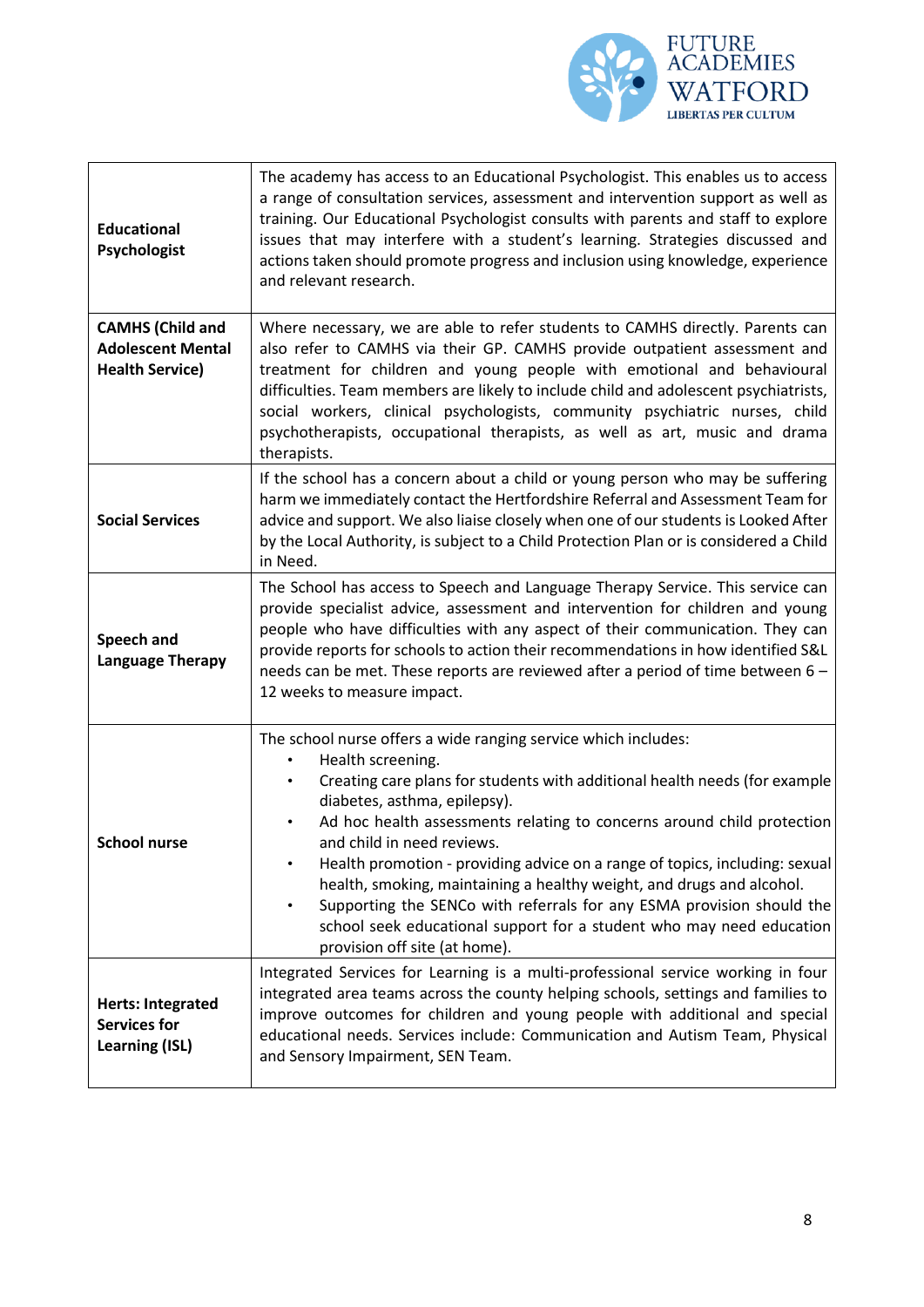

|                   | Where a student's behaviour presents a barrier to learning that can't immediately<br>be met by Future Academies Watford, your child may be referred to an Alternative<br>Provision. This may include a short-term provision/outreach such as the |
|-------------------|--------------------------------------------------------------------------------------------------------------------------------------------------------------------------------------------------------------------------------------------------|
| Alternative       | Educational Support Centre (ESC), or a longer-term option that becomes your                                                                                                                                                                      |
| <b>Provisions</b> | child's educational provider. All such providers will be equipped to provide your<br>child with an education, as well as to address the behaviours or issues that meant<br>they needed to be referred to alternative provision.                  |

# **17. What is an EHC Plan, and who can request one for my child?**

The purpose of an EHC Plan isto make special educational provision to meet the Special Educational Needs of a child or young person, to secure improved outcomes for him/her across education, health and social care and, as he/she gets older, prepare for adulthood. An EHC Plan will:

- detail the views and aspirations of you and your child;
- give a full description of his/her Special Educational Needs and any health and social care needs;
- establish outcomes for your child's progress;
- specify the provision required, and how education, health and social care will work together to meet your child's needs, and support the achievement of agreed outcomes.

You, your child (where appropriate and aged 16 and over and/or the school can request that the Local Authority conducts an assessment of your child's needs). If the school is making a referral, this will be done by the SENCo. This may lead to an EHC Plan.

For full information on the EHC process, please read Chapter 9 of the SEND Code of Practice 0-25. For those students with the highest level of need, it may be appropriate for the SENCo, parents or the young person themselves (if over 16) to request an Education, Health and Care (EHC) assessment.

Students and their parents are strongly encouraged and supported to be active participants in this process. We have an expectation that parents and the young person are fully included in the EHC assessment process from the start, are fully aware of their opportunities to offer views and information, and are consulted about the content of the plan.

# **18. How will the school fund SEND support?**

There are three-different elements of funding for schools that are relevant for students with SEND:

- 1. **Student-led funding**: This is the basic per student funding that schools receive for every child whether or not they have SEN.
- 2. **Notional SEN funding**: This is an identified figure within the student-led funding that each school receives annually. This element of funding is used to fund the special educational provision for children with school-based SEN and a proportion (£6,000) of funding for children with EHC Plans.
- 3. **Funding for individual students**: This funding comes from the Local Authority, as and when required, and on the basis of the child's assessed needs. The expectation is that a mainstream school must provide an additional £6,000 of support for each individual child with SEND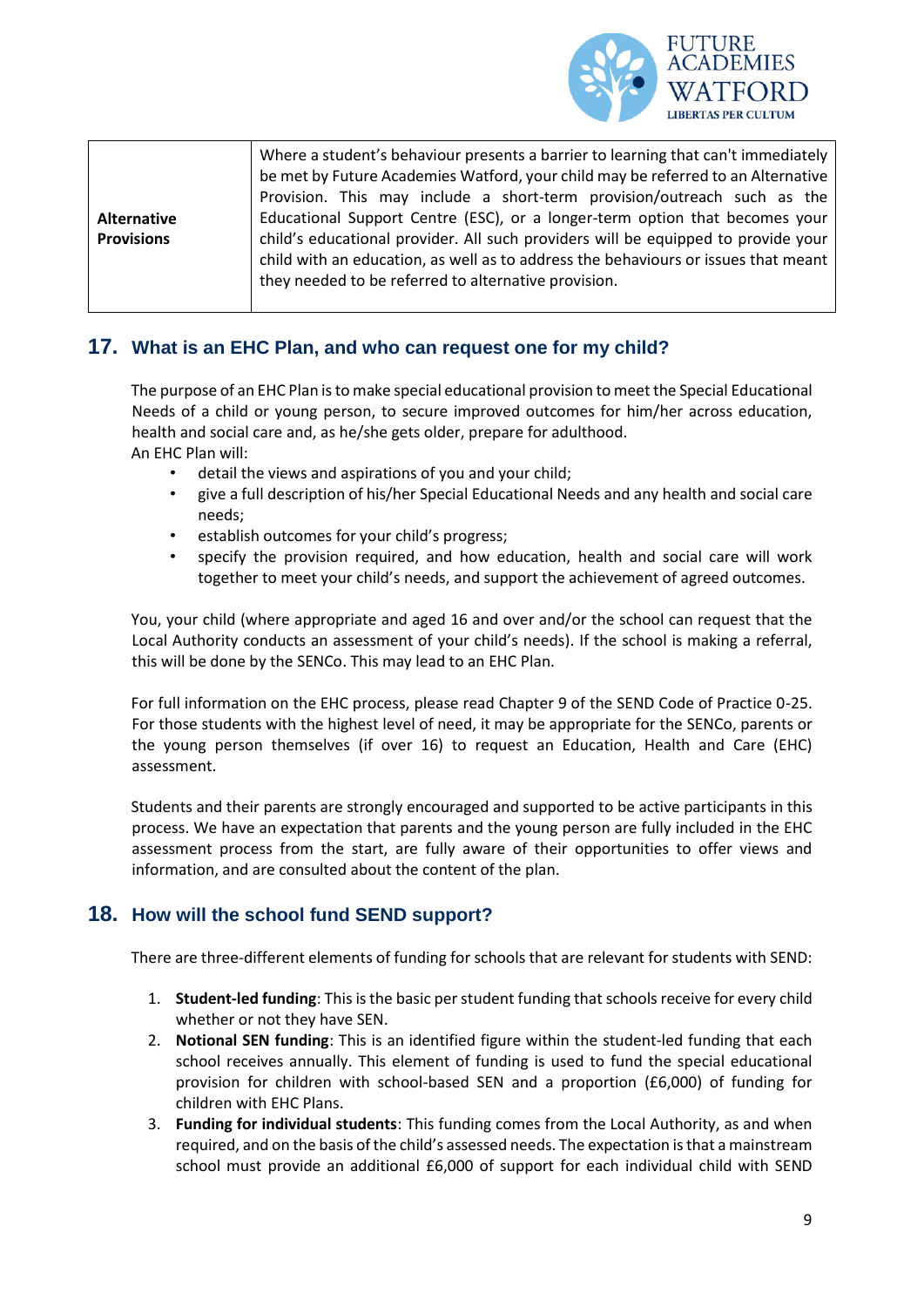

before they can access any additional funding. For students in receipt of an EHC plan, Future Academies Watford has the same funding system as every school within the Herts LA boundary whereby each plan has an allocated budget which is individual to the provision as outline in the plan. This budget is reviewed annually.

### **19. How are the school's resources allocated and matched to the student's special educational needs?**

The notional SEN funding is allocated each financial year. This funding is used for a wide range of purposes that support students with SEND, such as:

- Enhancing high quality teaching: Our whole school priority is to continually improve the quality of teaching and learning for all students, including those with SEND.
- Employing specialist staff to support students with SEND, such as learning Support Assistants and other staff.
- Purchasing appropriate resources such as differentiated materials for less able students or literacy materials.
- Purchasing services such as Educational Psychology or Speech Therapists.
- Paying for training for staff to ensure they are aware of the latest research and developments on a wide range of SEND.
- Providing additional support and/or resources dependent on an individual's or cohort's needs.
- Contributing the first £6,000 towards funding for students with an EHC Plan.

#### **20. How will the school let me know if they have any concerns about my child's learning, Special Educational Needs, or disability?**

Your child's class teacher or tutor may initially speak to you over the phone about your child's learning. The subject teacher may also talk to you about any issues at a parent's evening.

The SENCo may contact you and arrange a meeting to discuss your child's difficulties with learning, and any possible support strategies the school might be considering.

If your child is taking part in an intervention to support their learning, you will be informed about what this intervention is, and what the learning outcomes for it are.

#### **21. How is the support allocated to children, and how do they move between different levels in school?**

Future Academies Watford receives funding that includes funds to support the learning of children with SEN and/or disabilities.

The Principal, in consultation with the school Governors, decides the budget for SEN provision on the basis of the needs of the children in school.

The Principal and the SENCo discuss the effectiveness of the school's current interventions and provisions and prioritise an action plan, which may include additional or alternative interventions, staff training and equipment needs. This process is reviewed regularly to ensure the best possible intervention is provided to those children who require additional support to learn.